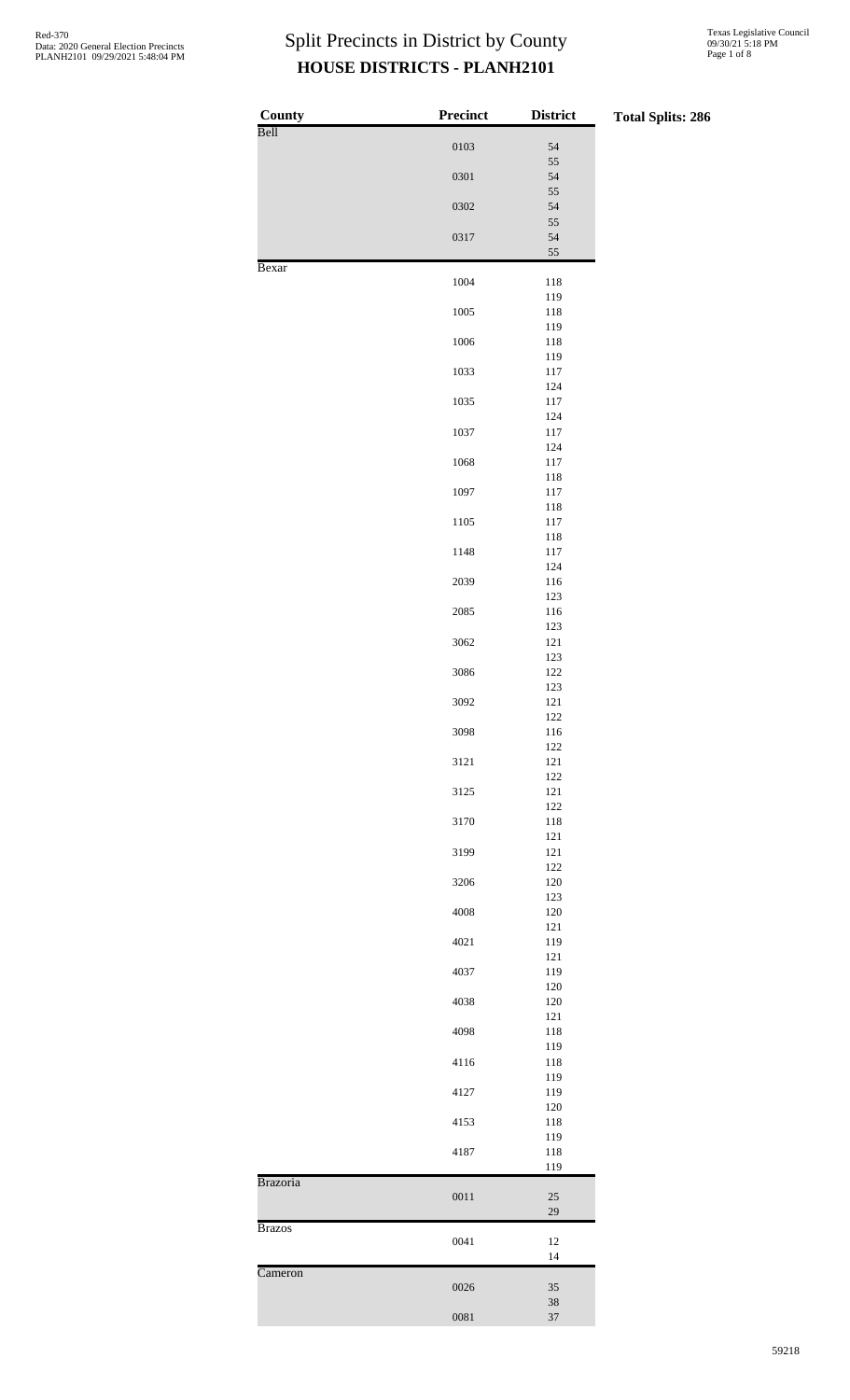| <b>County</b> | <b>Precinct</b> | <b>District</b> |
|---------------|-----------------|-----------------|
| Cameron       | 0081            | 38              |
| Collin        | 0025            | 33              |
|               |                 | 89              |
|               | 0035            | 60              |
|               | 0048            | 89<br>33        |
|               |                 | 67              |
|               | 0049            | 33              |
|               | 0055            | 67<br>33        |
|               |                 | 67              |
|               | 0072            | 33              |
|               | 0161            | 89<br>60        |
|               |                 | $70\,$          |
|               | 0171            | 67              |
|               | 0179            | 89<br>67        |
|               |                 | 89              |
|               | 0187            | 60              |
|               |                 | 67              |
|               | 0219            | 67<br>89        |
|               | 0220            | 66              |
|               |                 | $70\,$          |
|               | 0222            | 60<br>67        |
|               | 0227            | 67              |
|               |                 | 89              |
| <b>Dallas</b> | 1006            | 102             |
|               |                 | 108             |
|               | 1007            | 102             |
|               |                 | 108             |
|               | 1044            | 102<br>108      |
|               | 1730            | 102             |
|               |                 | 107             |
|               | 2036            | $107\,$<br>108  |
|               | 2041            | 112             |
|               |                 | 115             |
|               | 2069            | $107\,$<br>108  |
|               | 2704            | 102             |
|               |                 | 112             |
|               | 2902            | 112             |
|               | 4002            | 115<br>103      |
|               |                 | 108             |
|               | 4060            | 104             |
| Denton        |                 | 114             |
|               | 1001            | 64              |
|               |                 | 106             |
|               | 1004            | 57<br>106       |
|               | 1006            | 57              |
|               |                 | 106             |
|               | 1007            | 57<br>106       |
|               | 1009            | 64              |
|               |                 | 106             |
|               | 1010            | 64              |
|               | 1013            | 106<br>57       |
|               |                 | 64              |
|               | 1016            | 57              |
|               | 1018            | 64<br>57        |
|               |                 | 64              |
|               | 1020            | 57              |
|               |                 | 64              |
|               | 1025            | 57<br>106       |
|               | 1041            | 57              |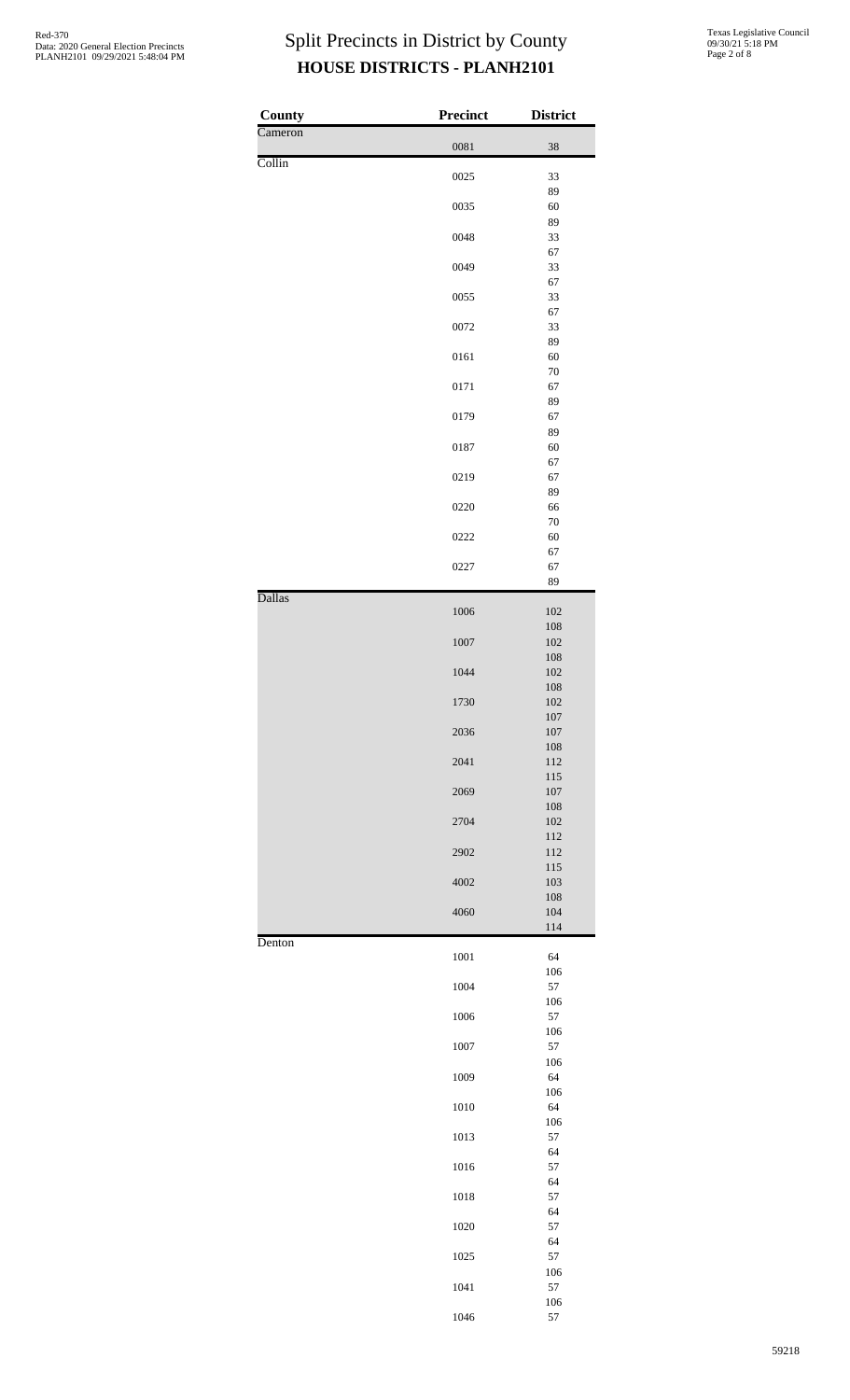$County$ Denton

| <b>Precinct</b> | <b>District</b> |
|-----------------|-----------------|
| 1046            | 64              |
| 1049            | 57              |
|                 | 106             |
| 1053            | 64<br>106       |
| 1057            | 57              |
|                 | 106             |
| 2005            | 63<br>65        |
| 2006            | 63              |
|                 | 65              |
| 2007            | 63<br>65        |
| 2009            | 63              |
|                 | 65              |
| 2010            | 63<br>65        |
| 2019            | 65              |
|                 | 106             |
| 2020            | 65<br>106       |
| 2021            | 65              |
|                 | 106             |
| 2022            | 65<br>106       |
| 2026            | 65              |
|                 | 106             |
| 2027            | 65<br>106       |
| 2029            | 57              |
|                 | 106             |
| 2030            | 57<br>106       |
| 2033            | 63              |
|                 | 65              |
| 2035            | 57<br>106       |
| 2098            | 65              |
|                 | 106             |
| 3001            | 57<br>65        |
| 3002            | 57              |
|                 | 65              |
| 3004            | 57<br>65        |
| 3005            | 57              |
|                 | 65              |
| 3006            | 57<br>65        |
| 3007            | 63              |
|                 | 65              |
| 3008            | 63              |
| 3018            | 65<br>63        |
|                 | 65              |
| 3021            | 57<br>63        |
|                 | 65              |
|                 | 106             |
| 3032            | 63<br>65        |
| 4011            | 57              |
|                 | 64              |
| 4017            | 57              |
| 4018            | 65<br>57        |
|                 | 65              |
| 4019            | 57              |
| 4020            | 65<br>57        |
|                 | 65              |
| 4023            | 63              |
| 4028            | 65<br>63        |
|                 | 65              |
| 4029            | 63              |
| 4033            | 65<br>63        |
|                 | 65              |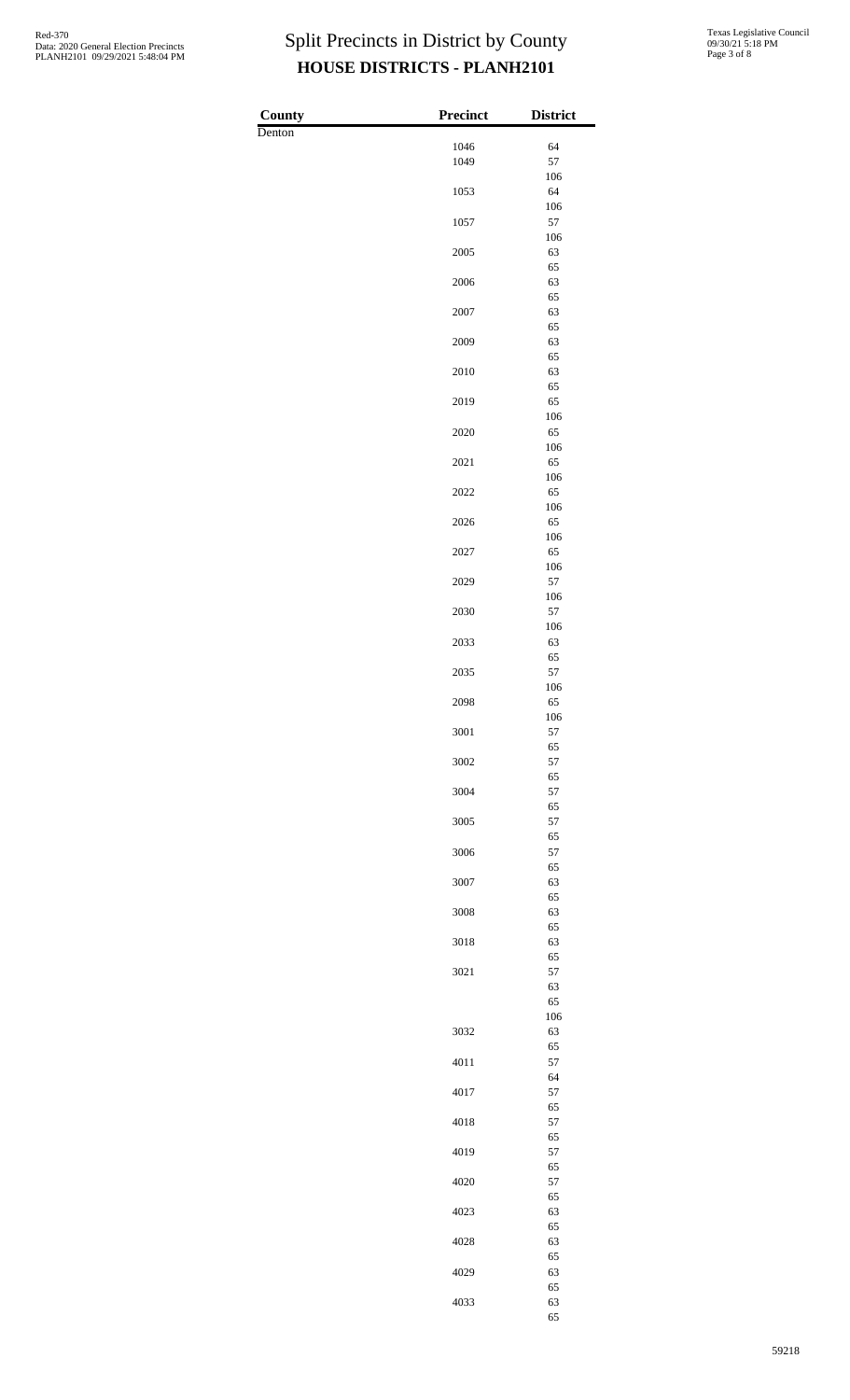| <b>County</b> | Precinct | <b>District</b>  |
|---------------|----------|------------------|
| Denton        |          |                  |
|               | 4035     | 57<br>63         |
|               |          | 65               |
|               | 4036     | 57               |
|               |          | 65               |
|               | 4044     | 57<br>64         |
|               | 4047     | 63               |
|               |          | 65               |
|               | 4048     | 63<br>65         |
| El Paso       |          |                  |
|               | 0088     | 74<br>$77\,$     |
|               |          | 79               |
|               | 0125     | $75\,$           |
|               | 0126     | 79<br>$75\,$     |
|               |          | 79               |
|               | 0127     | 74               |
|               |          | 79               |
|               | 0155     | $75\,$<br>$77\,$ |
|               | 0181     | $75\,$           |
|               |          | 79               |
|               | 0182     | 74               |
|               | 0200     | 79<br>75         |
|               |          | 79               |
|               | 0201     | 75               |
| Fort Bend     |          | 79               |
|               | 1010     | 28               |
|               | 1024     | 85<br>28         |
|               |          | 85               |
|               | 1076     | 26               |
|               |          | 28               |
|               | 2101     | 76<br>$26\,$     |
|               |          | 76               |
|               | 2106     | $26\,$           |
|               | 3005     | 76<br>$26\,$     |
|               |          | 28               |
|               | 4124     | 28               |
|               |          | 76               |
|               | 4131     | $27\,$<br>28     |
|               | 4135     | $28\,$           |
|               |          | 76               |
| Galveston     | 0225     | 23<br>$24\,$     |
| Harris        |          |                  |
|               | 0001     | 145              |
|               | 0003     | 147<br>145       |
|               |          | 147              |
|               | 0010     | 143              |
|               | 0035     | 145<br>127       |
|               |          | 141              |
|               | 0037     | 134              |
|               |          | 147              |
|               | 0045     | 141<br>142       |
|               | 0049     | 130              |
|               |          | 132              |
|               | 0053     | 145<br>147       |
|               | 0054     | 134              |
|               |          | 145              |
|               | 0055     | 145              |
|               | 0058     | 147<br>134       |
|               |          | 145              |
|               | 0074     | 138              |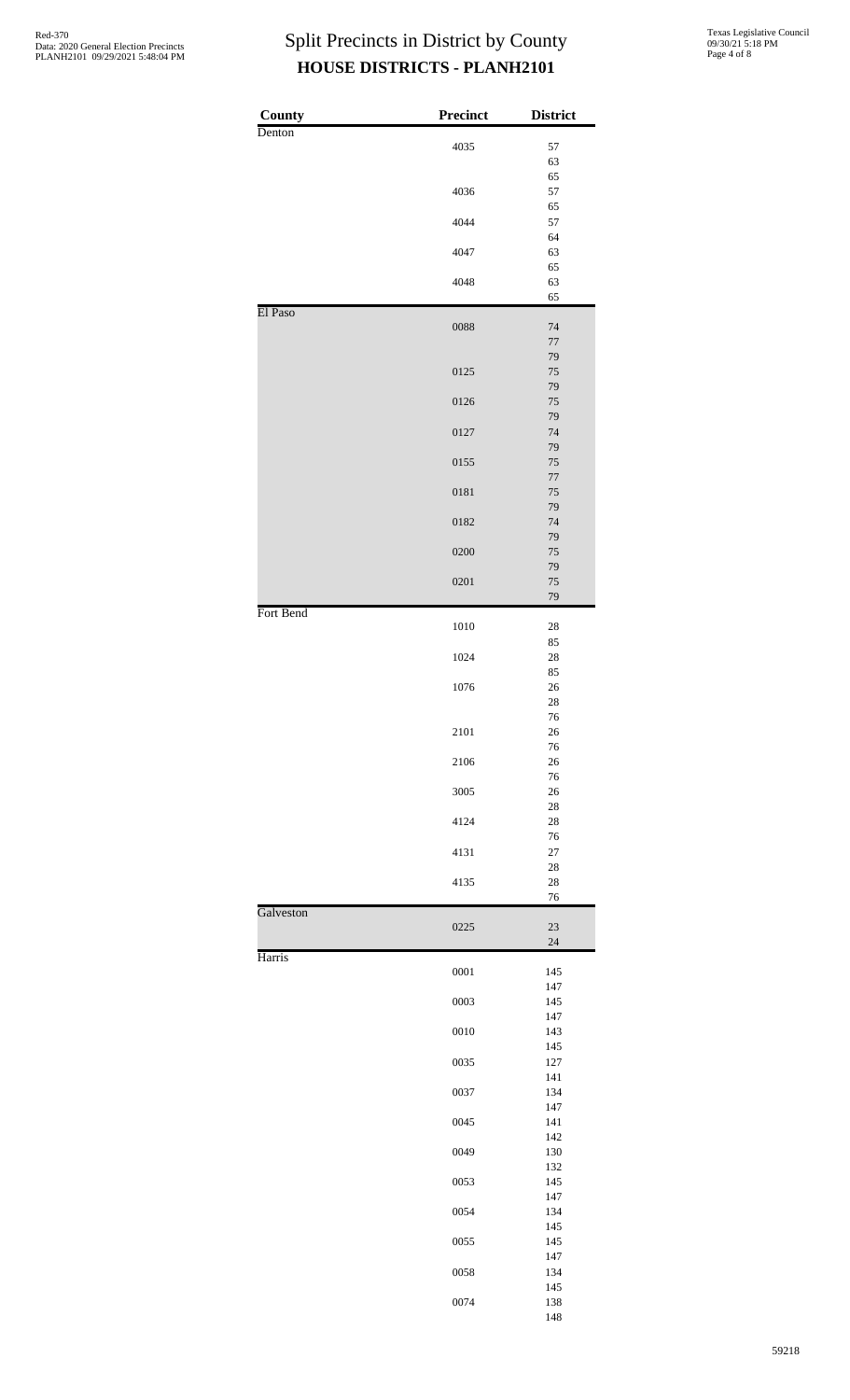$County$ Harris

| Precinct | <b>District</b> |
|----------|-----------------|
| 0076     | 129             |
|          | 144             |
| 0083     | 141<br>142      |
| 0086     | 134             |
| 0096     | 145<br>141      |
| 0098     | 142<br>127      |
|          | 128             |
| 0099     | 128<br>143      |
| 0100     | 128             |
| 0108     | 143<br>127      |
| 0118     | 141<br>141      |
|          | 142             |
| 0121     | 130<br>132      |
| 0141     | 128<br>143      |
| 0170     | 128             |
| 0179     | 144<br>138      |
|          | 148             |
| 0181     | 143<br>144      |
| 0184     | 140<br>145      |
| 0190     | 143             |
| 0211     | 144<br>144      |
|          | 145             |
| 0220     | 142<br>143      |
| 0223     | 134<br>146      |
| 0240     | 146             |
| 0244     | 147<br>138      |
| 0245     | 148             |
|          | 126<br>130      |
| 0246     | 126<br>150      |
| 0262     | 138             |
| 0264     | 148<br>138      |
| 0279     | 148             |
|          | 128<br>144      |
| 0290     | 128<br>129      |
| 0301     | 143             |
| 0302     | 144<br>128      |
| 0314     | 144<br>130      |
|          | 132             |
| 0330     | 138<br>148      |
| 0332     | 131             |
| 0334     | 146<br>127      |
| 0345     | 141<br>134      |
|          | 137             |
| 0348     | 128<br>129      |
| 0363     | 127             |
| 0400     | 142<br>132      |
| 0417     | 149<br>129      |
|          | 144             |
| 0426     | 131<br>137      |
| 0428     | 131             |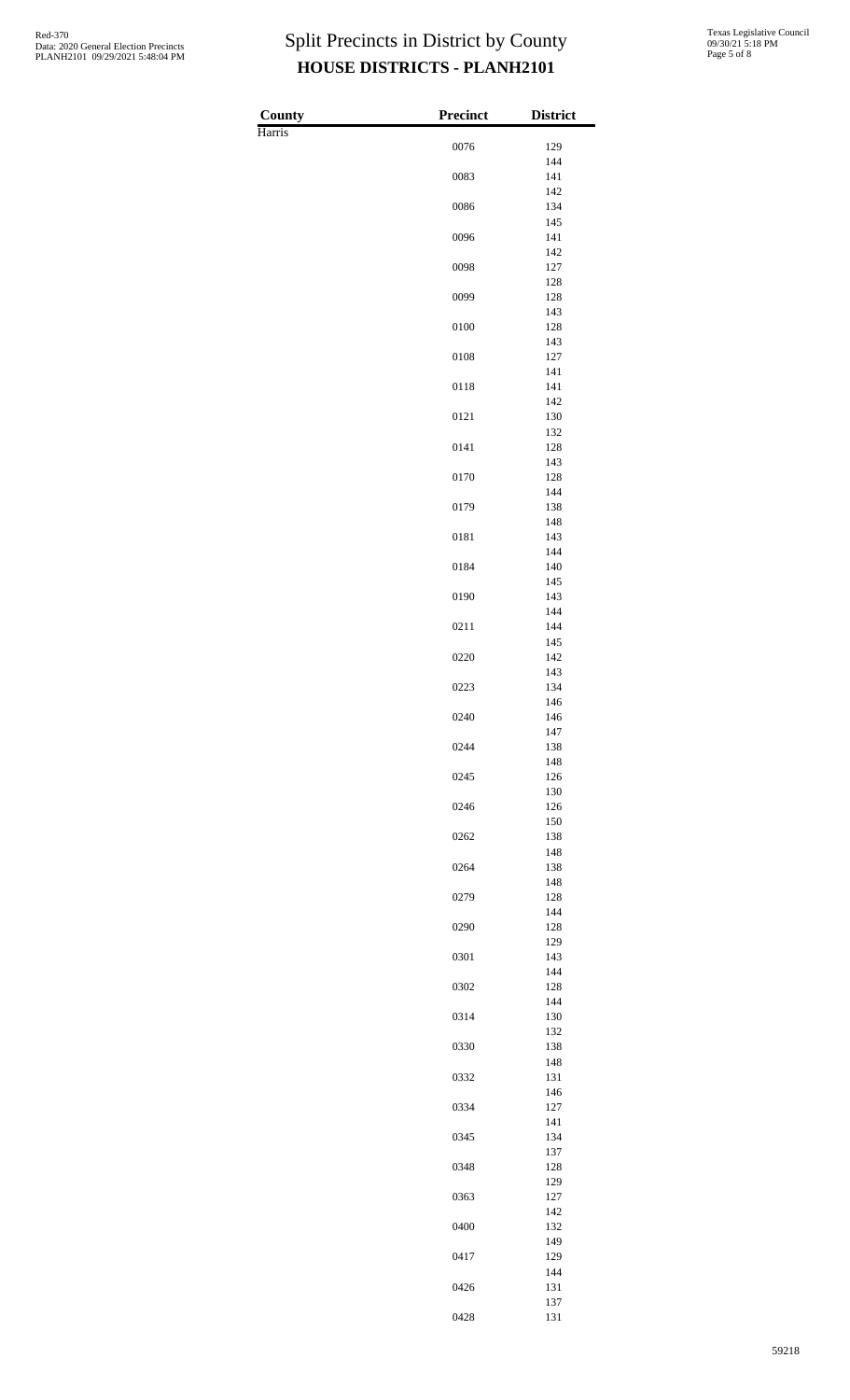$County$ Harris

| Precinct     | <b>District</b> |
|--------------|-----------------|
|              | 149             |
| 0428<br>0444 | 138             |
|              | 148             |
| 0457         | 127             |
|              | 141             |
| 0463         | 138<br>149      |
| 0475         | 129             |
|              | 144             |
| 0476         | 129             |
|              | 144             |
| 0477         | 126<br>150      |
| 0481         | 126             |
|              | 130             |
| 0482         | 126             |
| 0494         | 150<br>139      |
|              | 140             |
| 0497         | 140             |
|              | 141             |
| 0498         | 139             |
| 0500         | 148<br>126      |
|              | 150             |
| 0512         | 135             |
|              | 138             |
|              | 148             |
| 0518         | 126<br>148      |
| 0558         | 133             |
|              | 149             |
| 0561         | 128             |
|              | 129             |
| 0572         | 133<br>137      |
| 0582         | 141             |
|              | 142             |
| 0596         | 127             |
|              | 150             |
| 0597         | 126<br>148      |
| 0598         | 132             |
|              | 135             |
| 0602         | 126             |
|              | 130             |
| 0613         | 139<br>148      |
| 0614         | 126             |
|              | 139             |
| 0629         | 139             |
|              | 141             |
| 0640         | 130<br>148      |
| 0662         | 128             |
|              | 129             |
| 0663         | 134             |
|              | 148             |
| 0679         | 128<br>129      |
| 0682         | 128             |
|              | 129             |
| 0727         | 133             |
|              | 137             |
| 0734         | 130<br>132      |
| 0743         | 140             |
|              | 141             |
| 0752         | 128             |
|              | 129             |
| 0755         | 129<br>144      |
| 0757         | 126             |
|              | 139             |
| 0759         | 138             |
|              | 148             |
| 0777         | 143<br>144      |
| 0786         | 143             |
|              |                 |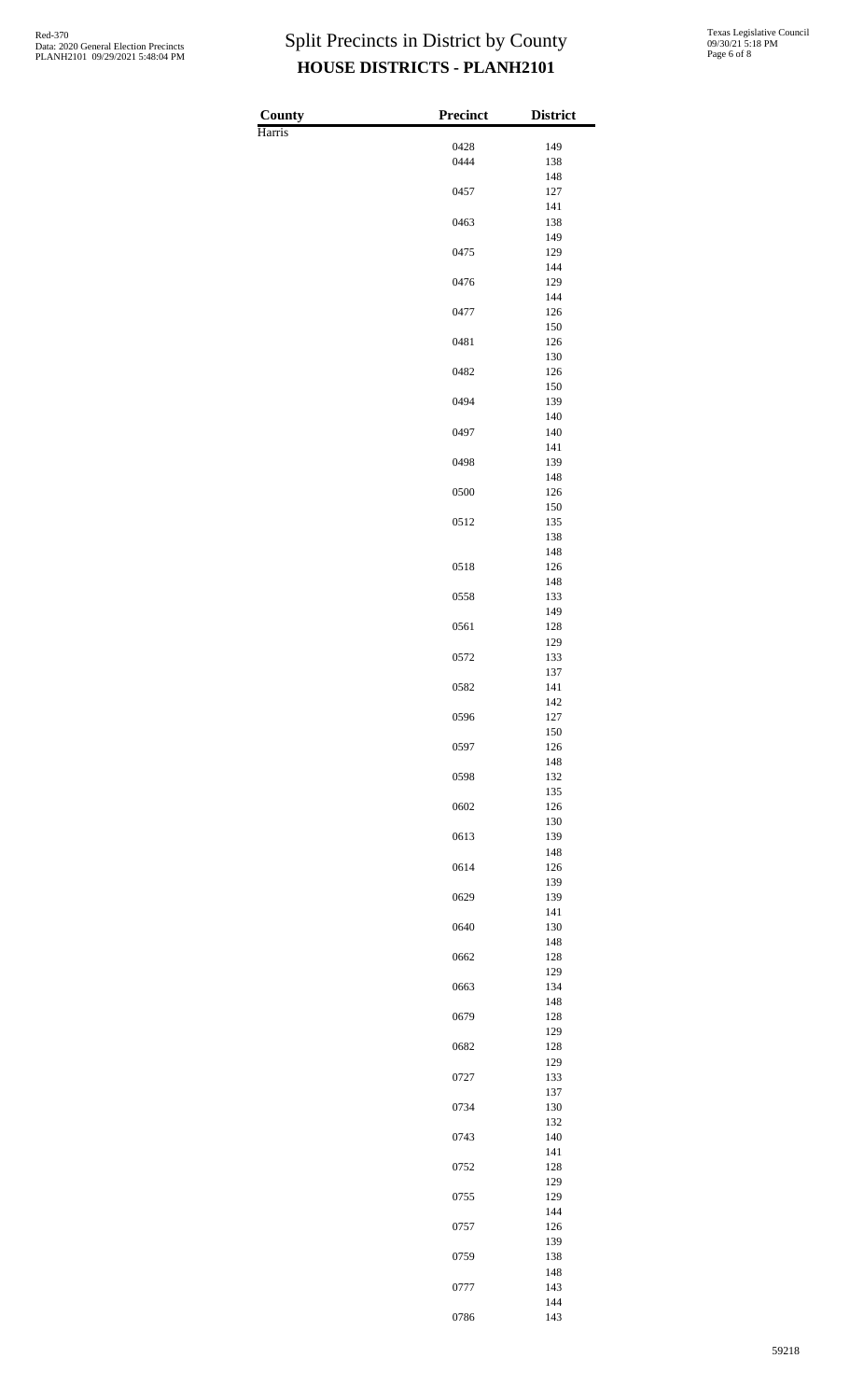| County     | <b>Precinct</b> | <b>District</b>               |
|------------|-----------------|-------------------------------|
| Harris     | 0786            | 144                           |
|            | 0804            | 135                           |
|            |                 | 149                           |
|            | 0809            | 134                           |
|            |                 | 148                           |
|            | 0814            | 133<br>149                    |
|            | 0819            | 134                           |
|            |                 | 146                           |
|            | 0862            | 130                           |
|            |                 | 132                           |
|            | 0873            | 139<br>148                    |
|            | 0875            | 132                           |
|            |                 | 135                           |
|            | 0894            | 126                           |
|            |                 | 139                           |
|            | 0899            | 141<br>132                    |
|            |                 | 149                           |
|            | 0904            | 138                           |
|            |                 | 148                           |
|            | 0905            | 142                           |
|            | 0939            | 143<br>138                    |
|            |                 | 148                           |
|            | 0950            | 128                           |
|            |                 | 143                           |
|            |                 | 144                           |
|            | 0966            | 139<br>148                    |
|            | 1002            | 131                           |
|            |                 | 137                           |
| Henderson  | 0003            | $\overline{4}$                |
|            |                 | $\,$ $\,$                     |
|            | 0004            | $\overline{4}$                |
|            |                 | 8                             |
|            | 003N            | $\overline{\mathcal{L}}$      |
|            | 004A            | 8<br>$\overline{4}$           |
|            |                 | 8                             |
|            | $004\rm{W}$     | $\overline{4}$                |
|            |                 | 8                             |
|            | 01CR            | $\overline{4}$                |
|            | 04SE            | $\,$ 8 $\,$<br>$\overline{4}$ |
|            |                 | 8                             |
| McLennan   |                 |                               |
|            | 0053            | 13                            |
|            |                 | 56                            |
|            | 0080            | 13<br>56                      |
| Montgomery |                 |                               |
|            | 0034            | $\ensuremath{\mathfrak{Z}}$   |
|            |                 | $15\,$                        |
| Tarrant    | 3240            | 93                            |
|            |                 | 98                            |
|            | 4044            | 93                            |
|            |                 | 99                            |
|            | 4245            | 90                            |
| Travis     |                 | 93                            |
|            | 0101            | 46                            |
|            |                 | $51\,$                        |
|            | 0105            | 46                            |
|            |                 | 50                            |
|            | 0106            | 46<br>50                      |
|            | 0110            | 46                            |
|            |                 | 50                            |
|            | 0117            | 46                            |
|            |                 | $51\,$                        |
|            | 0120            | 46                            |
|            | 0121            | $51\,$<br>46                  |
|            |                 | 50                            |
|            | 0123            | 46                            |